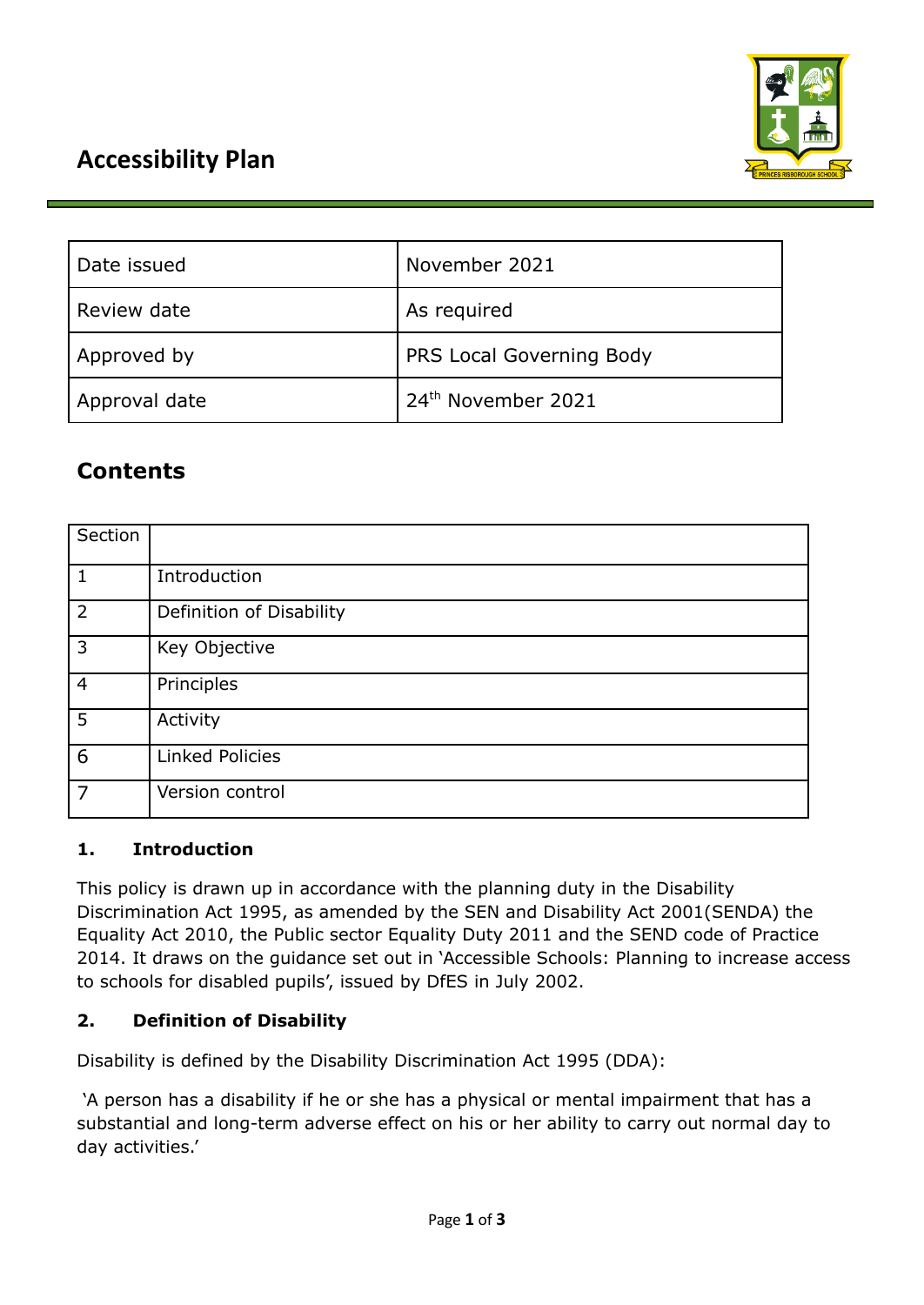# **3. Key Objective**

Whilst accepting that the school's physical layout is not appropriate for the full time education of those with significant physical disability due to its elevations and second and third story designs: To reduce and eliminate barriers to access to the curriculum and to full participation in the school community for pupils, and prospective pupils, staff, volunteers and visitors with a disability.

# **4. Principles**

- Compliance with the DDA is consistent with the school's aims and single equalities, and the operation of the schools' SEND Policy;
- The school recognises its duty under the DDA (as amended by the SENDA): Not to discriminate against disabled pupils in their admissions and exclusions, and provision of education and associated services
	- $\boldsymbol{\nu}$  Not to treat disabled pupils less favourably
	- $\checkmark$  To take reasonable steps to avoid putting disabled pupils at a substantial disadvantage
- In performing their duties, governors and staff will have regard to the Disability Rights Commission (DRC) Code of Practice (2002);
- The school recognises and values parents' knowledge of their child's disability and its effect on his/her ability to carry out normal activities, and respect the parents' and child's right to confidentiality;
- The school provides all pupils with a broad and balanced curriculum, differentiated and adjusted to meet the needs of individual :
	- $\checkmark$  Setting suitable learning challenges
	- $\mathcal V$  Responding to pupils' diverse needs
	- $\checkmark$  Overcoming potential barriers to learning and assessment for individuals and groups of pupils

# **5. Activity**

#### **a) Education and related activities**

- The school will continue to seek and follow the advice of other relevant Professional services, such as specialist teacher advisers and SEND advisers and appropriate health professionals.
- The school's SENDCO, in conjunction with class teachers, has the day-to-day responsibility for monitoring the progress and attainment of pupils with disabilities, and ensuring reasonable adjustments are made to enable them to access the curriculum, and wider school activities. This may include the deployment of Learning Assistants appropriate to facilitate participation.